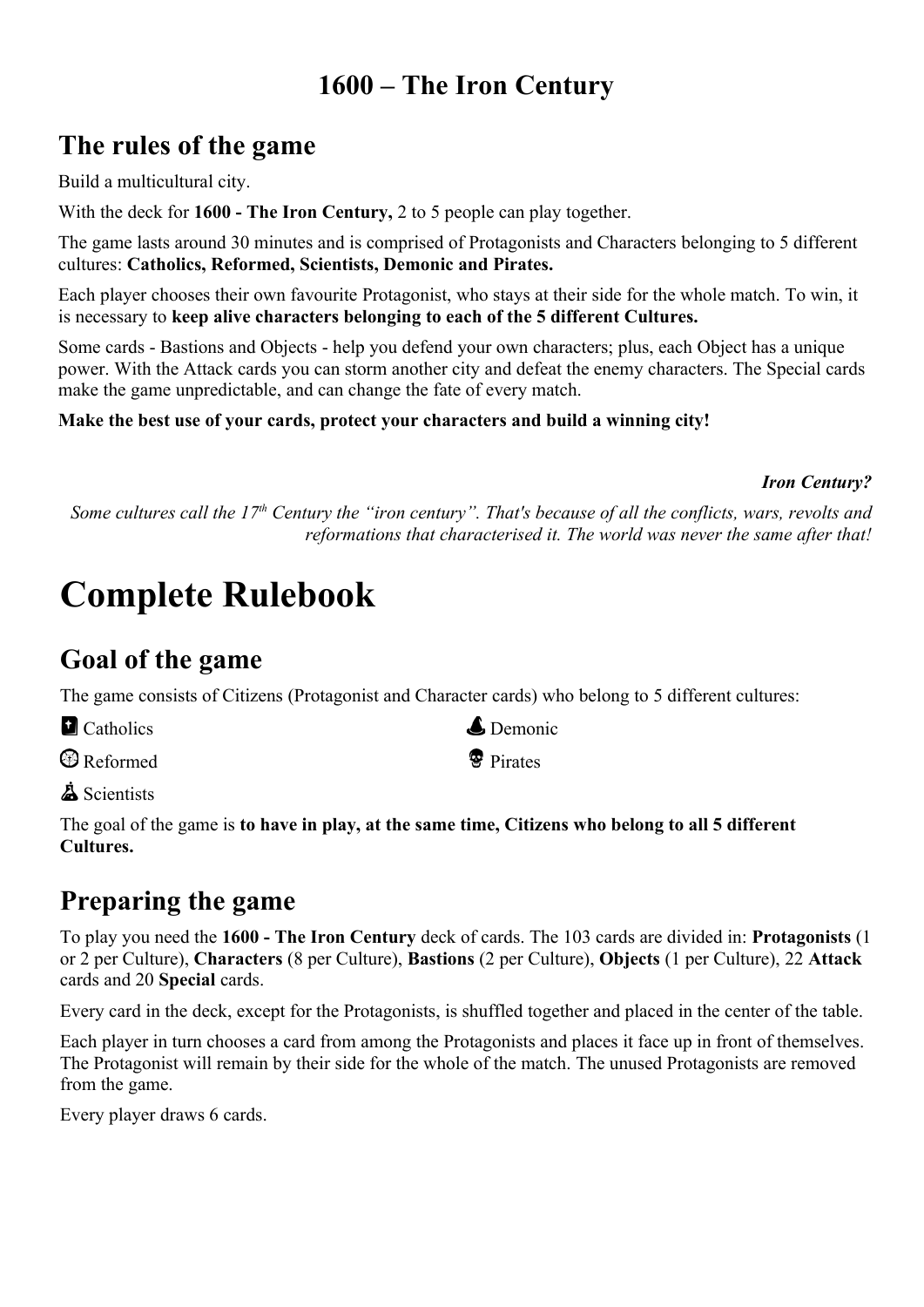# **Gameplay**

The game is played in turns, starting with the youngest player and going in a clockwise direction. During their turn a player will Draw cards from the central deck and may perform one Action.

### **Drawing cards**

In the beginning of their turn the player will draw as follows:

- may optionally discard one or more cards (all at once) from their hand and draw as many cards as they discarded;
- will then draw 2 additional cards.

**Suggestion:** If you have many Attack cards in hand, you can discard at least one to get more useful cards more quickly.

### **Actions**

After drawing, the player can put in play one or more **Characters, Bastions and/or Objects belonging to the same Culture** in their own City. Furthermore, if they fulfil the requirements, they can perform an Attack (before OR after having played their cards).

If, at the beginning of any given turn, one of the players has Citizens from 5 different Cultures in play, they win the match!

The Special cards can be played by any player at any time.

When the Deck runs out the discarded cards are reshuffled and reused as a new Deck. The second time that the Deck runs out the match ends immediately, and the player with the most Cultures in play wins; in case of a tie, the winner is the one with the most Characters in game. If it's still a tie, the game ends in a draw.



### **Attacking**

A player can attack if they:

- 1. have an **Attack card** in hand;
- 2. have a valid couple of Attackers in play, meaning at least 2 Citizens (Protagonist or Character) from the same Culture;
- 3. have a valid **Adversary**, meaning a Character in play in an opponent's city, belonging to a different Cultre than that of the attackers, who is unprotected by either Objects or Bastions.

The player must discard the Attack card from their hand and declare their attackers (for example, 2 Scientists) and the Adversary (for example, a Catholic).

If no Special cards intervene, the attacked Adversary Character is discarded.

#### **Bastion effects**

Each **Bastion** is associated with a Culture. As long as a Bastion is in play, every Character of that same Culture in the same City is safe from attacks.

#### **Object effects**

Each **Object** gets associated with a Citizen of the same Culture as soon as it enters play.

As long as the Object is in play that Character can not be attacked.

Furthermore, each Object has a unique power, described after the symbol \*\*, which can be activated by discarding the Object at any time.

If a Character in possession of an Object gets discarded the Object gets discarded as well.